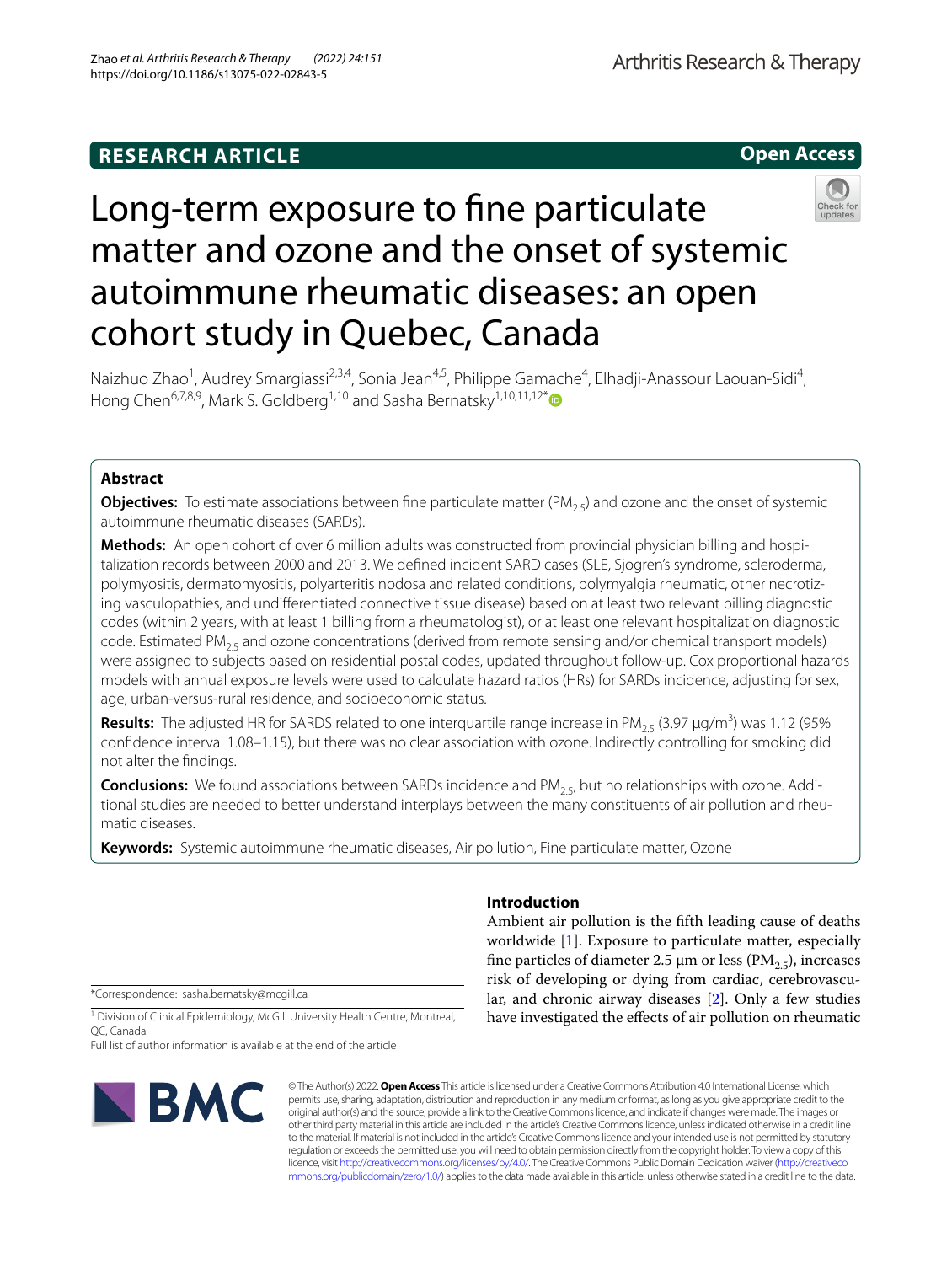diseases [[3\]](#page-4-2), and the evidence of an association from these studies is not persuasive  $[4]$  $[4]$ .

Systemic autoimmune rheumatic diseases (SARDs), including systemic lupus erythematosus (SLE) and related conditions, are complex chronic rheumatic disorders that cause high personal and societal burdens [\[5](#page-4-4)]. The etiology of SARDs is poorly understood. Inhaled air pollutants (e.g.,  $PM_{2.5}$  and ozone) can increase oxidative stress and infammatory responses in the lung and potentially trigger systemic immune system changes [\[6](#page-4-5)]. However, to date, no studies of air pollution and the incidence of SARDs have been published. Our purpose was to determine whether the incidence of SARDs is associated with exposures to ambient  $PM_{2.5}$  and ozone.

#### **Methods**

We used provincial administrative health data from the province of Quebec (population of approximately 8.2 million in 2013) to create this population-based cohort [\[7](#page-4-6)]. In Canada, residents of each province are recipients of provincial universal health care plans, covering physician encounters (including all clinic, inpatient, and emergency room encounters) and hospitalizations. Information about these encounters (with International Classifcation of Diseases, ICD, billing claim diagnoses for physician encounters, and primary and up to 25 non-primary ICD diagnostic codes for hospitalizations) is maintained in provincial administrative databases. From these databases, we formed an open cohort initially of all Quebec residents who were 18 years of age and older as of April 1, 2000. Prior to cohort entry, subjects were required to have lived in the province of Quebec for at least 4 years and to be free of SARDs, based on no physician billings or hospitalizations. After 2000, residents who met these entry criteria were added to the cohort in each subsequent calendar year. Follow-up extended from cohort until the frst of date of SARDs diagnosis, death, migration from the province, or end of study (i.e., December 31, 2012). Information on age, sex, six-character residential postal codes throughout the entire follow-up, and physician visits and hospitalizations was available for all subjects.

An incident SARD case was defned on the basis of two or more physician billing claims with a relevant ICD diagnostic code within 2 years, including at least one relevant physician claim from a rheumatologist, or one or more hospitalizations with a relevant ICD diagnostic code. The codes of relevance included ICD-9 446, 710, or 725 and ICD-10 diagnostic codes of M30, M31, M32.1, M32.8, M32.9, M33, M34, M35.0, M35.3, M35.5, or M35.9. These diagnostic codes include SLE, Sjogren's syndrome, scleroderma, polymyositis, dermatomyositis, polyarteritis nodosa and related conditions, polymyalgia rheumatic, other necrotizing vasculopathies, and undifferentiated connective tissue disease. This approach to rheumatic disease case defnition has been adapted for use within the Public Health Agency of Canada's national chronic disease surveillance system, and our previous work has estimated high specifcity and sensitivity for the use of administrative claims data for SARDs diagnoses in Quebec [\[8\]](#page-4-7).

We used estimates of concentrations of  $PM_{2.5}$  for 2000– 2012 derived from complex models including the GEOS (Goddard Earth Observing System) Chemical Transport Model (GEOS-Chem) and remotely sensed measurements of aerosol optical depth. GEOS-Chem [\(http://](http://geos-chem.org) [geos-chem.org\)](http://geos-chem.org) is a 3-D model simulating atmospheric chemistry by meteorological factors. These relatively coarse  $PM_{2.5}$  image products (at the 10 km resolution) were further resampled to a 1-km (km) spatial resolution using geographically weighted regression modeling. The PM<sub>2.5</sub> estimates hold a high agreement ( $R^2$  = 0.81) with  $PM_{2.5}$  concentrations from ground monitoring stations [\[9](#page-4-8)]. Hourly concentrations of ozone simulated by the Canadian Hemispheric and Regional Ozone and NOx System Chemical Transport Model and measured by ground monitoring stations were combined using an optimal interpolation scheme  $[10]$  $[10]$ . The combined ozone concentrations have been further averaged for each calendar year between 2002 and 2012 and exported as a gridded dataset at a spatial resolution of 21 km. Ozone data for 2002 was used for 2000 and 2001. We assigned for the days of follow-up of each subject, annual average daily concentrations of  $PM_{2.5}$ , and ozone at their residential address according to their postal code of residence. Thus, a person followed for the 13-year period of observation (i.e., 2000–2012) and residing at the same location for that period would have the same yearly exposure average applied for all days of each year. If a person moved within a year, two diferent exposure values were assigned, one for the days at the old address and one for the days at the new address.

Using a 10% random sample and the Bayesian approach developed by Nasari et al. [\[11](#page-5-0)], we assessed possible linear and nonlinear relationships between SARDs onset and exposures to the two individual air pollutants. This preliminary assessment showed that linear functions described the relationships best (i.e., with the lowest Akaike information criterion). Given the Bayesian approach is rather inefficient in terms of computing time, we used Cox proportional hazards models with timevarying exposure levels instead of the Bayesian approach for all individuals followed in the cohort. Multi-variable Cox proportional hazards models for time to SARD onset were developed separately for each of the two continuous variables of the air pollutants, adjusting for age and sex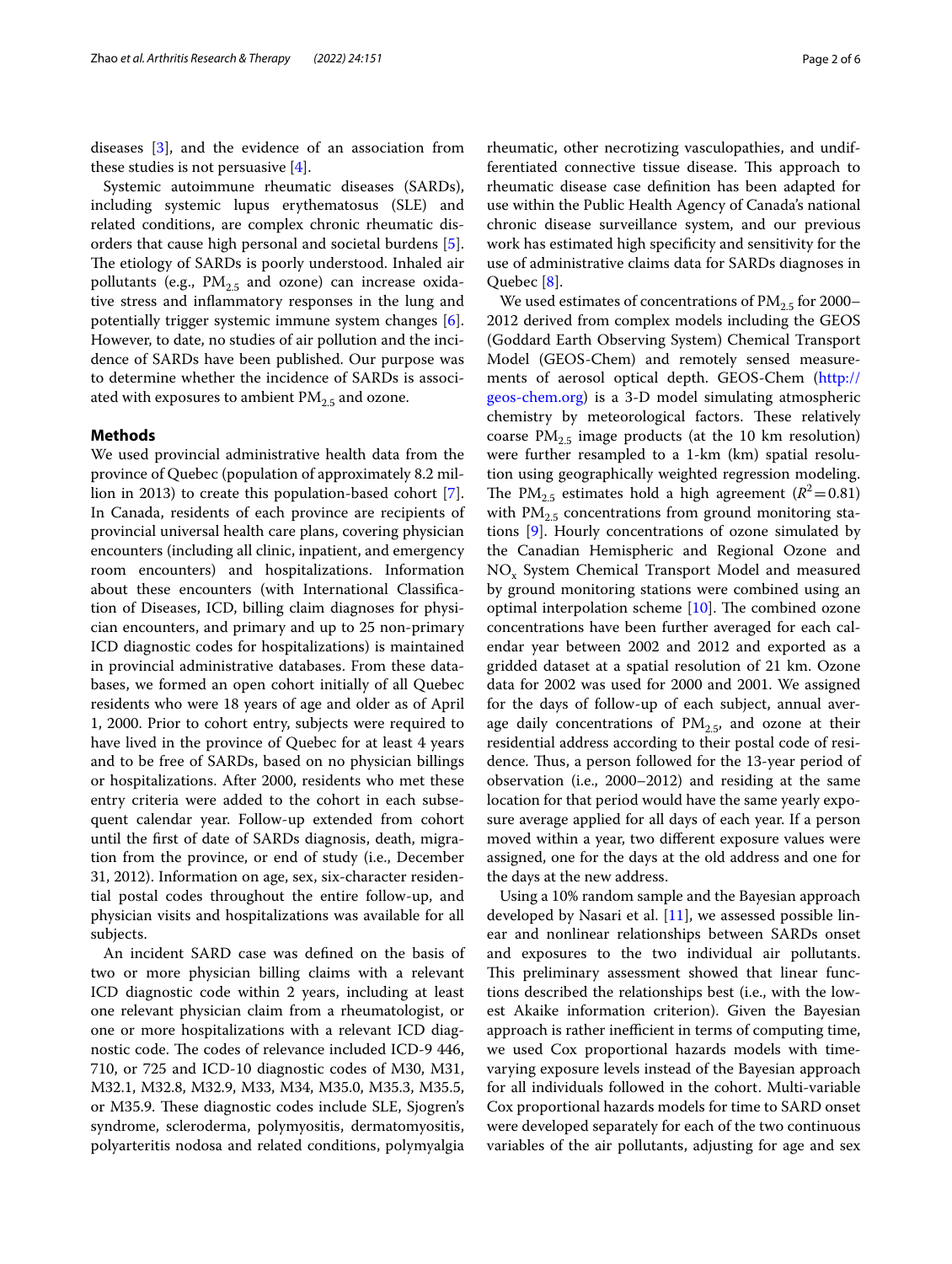with time since cohort entry as the time axis. We did not combine PM2.5 and ozone in the same models because air pollution concentrations are closely correlated with each other  $[12]$  $[12]$ . Previous data suggest that socioeconomic variables may also infuence risk of SARDs, and thus, we adjusted for sex, age, and socioeconomic status (SES) at cohort entry. SES was estimated using the Pampalon material deprivation index (indicating lack of fnancial resources) [[13\]](#page-5-2), from the least (Quintile-1) to the most (Quintile-5) deprived (see Table [1](#page-2-0) for the detailed categories). These index values are assigned at the level of dissemination area, which consists of one or more neighboring blocks of houses with a population of 400 to 700. Since regional variations in SES may potentially confound associations between disease onset and air pollution [[3\]](#page-4-2), we adjusted for sex, age, socioeconomic status, and urban-versus-rural residence in another group of models. To classify urban-versus-rural residence, we used the Statistics Canada classifcation system to defne major census metropolitan areas (CMA), other CMAs, census agglomerations, and rural areas. Given that women have a higher incidence of SARDs [[14\]](#page-5-3) and that air pollution has been shown to infuence outcomes diferently in men and women [\[15](#page-5-4)], we performed a sensitivity analysis stratifying by sex.

Previous studies have suggested that smoking may increase risks of certain SARDs (e.g., SLE) [\[17](#page-5-5)], and it is possible that local smoking habits may vary systematically with regional variations in air pollution levels. However, smoking information is not collected in Canada's administrative health data. Thus, as others have done [[18\]](#page-5-6), we performed an additional indirect adjustment of our HRs for smoking. The method requires information on linear associations between the variables included in the survival models and the variable indirectly adjusted for (i.e., smoking). To derive these associations, we used data on the percentage of Quebec residents living in postal code regions who were current/former vs. never smokers, based on the 2005–2015 Canadian Community Health Survey (CCHS) and the published HR for current/ former smoking and SARDs onset [[17](#page-5-5)]. Because ozone data has not been linked to CCHS smoking data, we did not conduct this indirect adjustment for the analyses of ozone and SARDs.

### **Results**

After excluding 294,667 individuals with missing data (4.6%), we followed 6,104,859 adults (51.4% female) without SARDs for a total of 63,042,096 person-years (average 10 years), with 32,179 new SARDs cases during this time (5.1 cases per 10,000 person-years). Among the 32,179 new SARDs patients, difuse diseases of connective tissue and polymyalgia rheumatica were the most frequent (35.1% and 25.5% of cases respectively these codes). The number of cases defined by each ICD diagnostic code is shown in Table [S1](#page-4-10). Statistics on the entire cohort are shown in Table [1.](#page-2-0) The average  $PM_{2.5}$  and ozone concentrations across Quebec were 7.5 (standard deviation, SD 2.5)  $\mu$ g/m<sup>3</sup> and 24.0 (SD 4.1) parts per billion (ppb) respectively. The interquartile ranges of  $PM_{2.5}$ and ozone were  $4.0 \ \mu g/m^3$  and 5.6 ppb respectively. The annual average  $PM_{2.5}$  concentrations for Quebec

<span id="page-2-0"></span>**Table 1** Distribution of selected characteristics of the entire cohort, Quebec, 2000–2013

| Variable                    |                                   | Number at cohort entry (percentage) | Pearson-years<br>of observation |
|-----------------------------|-----------------------------------|-------------------------------------|---------------------------------|
| $Aq e^a$                    | $20 - 44$                         | 3,646,390 (57.1)                    | 28,548,549                      |
|                             | $45 - 64$                         | 1,794,103 (28.1)                    | 25,477,943                      |
|                             | $65+$                             | 942,017 (14.8)                      | 13,484,923                      |
| Sex                         | Male                              | 3,108,864 (48.7)                    | 32,380,859                      |
|                             | Female                            | 3,273,646 (51.3)                    | 35,730,556                      |
| <b>Material deprivation</b> | Quintile 1                        | 1,244,647 (19.5)                    | 12,952,185                      |
|                             | Ouintile 2                        | 1,241,466 (19.4)                    | 13,214,565                      |
|                             | Quintile 3                        | 1,267,927 (19.9)                    | 13,510,431                      |
|                             | Quintile 4                        | 1,258,677 (19.7)                    | 13,219,538                      |
|                             | Quintile 5                        | 1,230,893 (19.3)                    | 12,606,293                      |
|                             | Missing                           | 138,900 (2.2)                       | 2,008,403                       |
| Urban-rural residence       | Rural                             | 1,378,184 (21.6)                    | 31,108,277                      |
|                             | Major CMA <sup>a</sup> (Montreal) | 2,969,913 (46.5)                    | 13,420,259                      |
|                             | Other CMAs                        | 1,238,883 (19.4)                    | 8,581,158                       |
|                             | Census Agglomeration              | 795,530 (12.5)                      | 14,401,721                      |

<sup>a</sup> We split age into the three categories to facilitate comparison with the previous studies [[3](#page-4-2), [16](#page-5-7)]. CMA census metropolitan area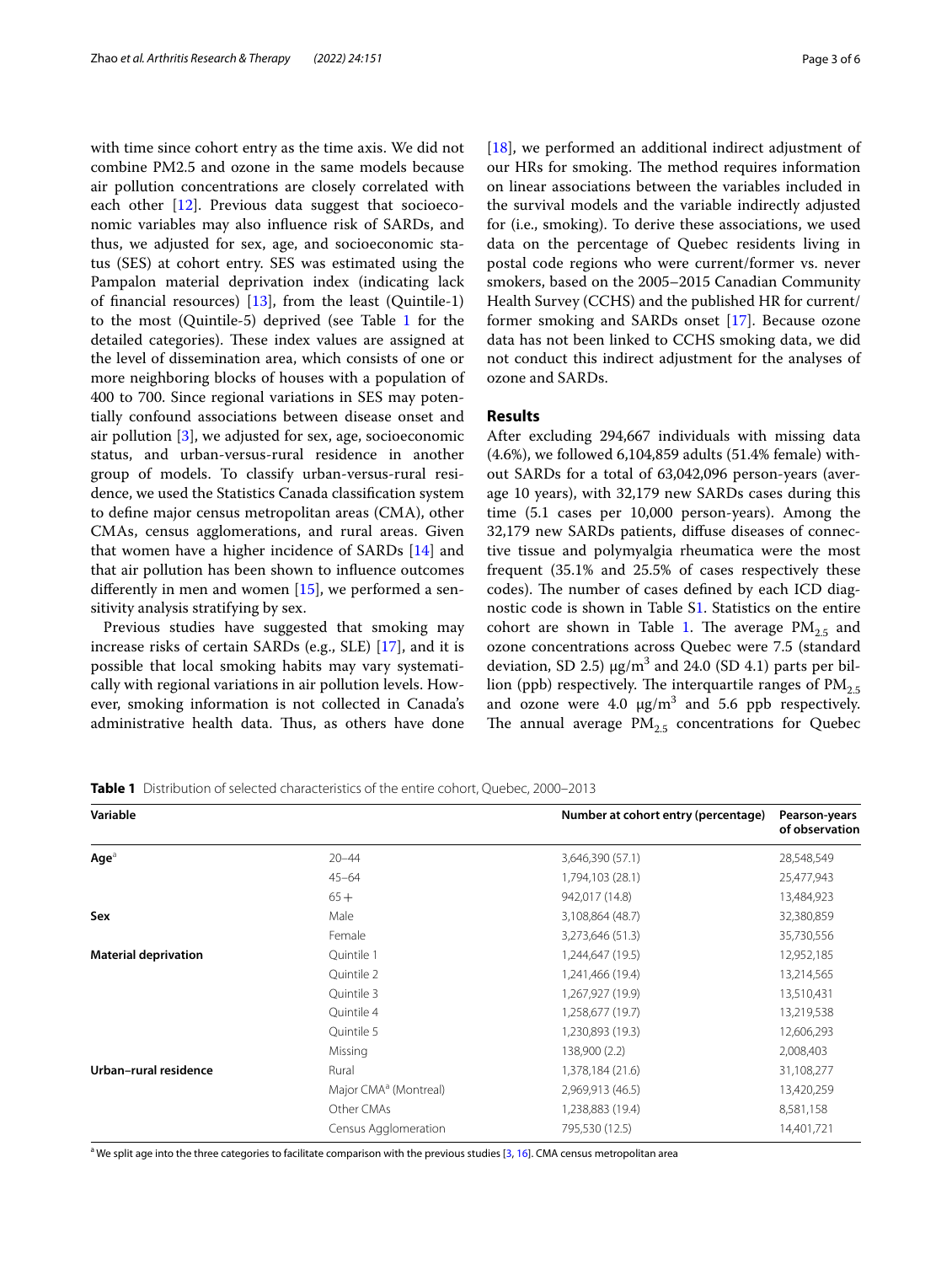decreased steadily from 8.9 to 6.6  $\mu$ g/m<sup>3</sup> during 2000 to 2012 while the annual ambient ozone concentration increased from 21.6 to 31.8 ppb. The average exposure of  $PM_{2.5}$  was weakly correlated to that of ozone with a Spearman correlation coefficient of 0.22 ( $p$  < 0.01). More detailed distribution of population weighted  $PM_{2.5}$  and ozone exposures are shown in Table S[2](#page-4-10).

Table [2](#page-3-0) shows the adjusted HR and 95% confdence intervals (CIs) for the linear associations between the two air pollutants and SARDs incidence. With the overall subjects in our sample, the adjusted HRs suggested a positive association of SARD onset with  $PM_{2.5}$  exposure, but no clear associations were found for ozone. Similar results were observed in the male and female subgroups. After additional indirect adjustment for smoking, the adjusted HR for the association between SARDs and  $PM<sub>2.5</sub>$  was not greatly change (see Table [2\)](#page-3-0).

#### **Discussion**

Our findings of a positive association between  $PM_{2.5}$ exposure and SARDs incidence are consistent with our previous work using prevalent SARD diagnoses in Quebec and in Alberta  $[3, 16]$  $[3, 16]$  $[3, 16]$ . Ours is the first populationbased study of incident SARDs and air pollution. We did not fnd a clear association between ozone and SARD onset. No one has previously studied ozone and SARD onset, although a positive association between ozone and rheumatoid arthritis onset was observed in one study from British Columbia, Canada [[19](#page-5-8)]. However, we used more precise methods to estimate ozone exposure.

The use of a large population-based sample is a great strength of our study. Also, we evaluated incident disease, in contrast to previous work using prevalent cases [ $16$ ]. Moreover, in our previous studies [ $3, 16$ ], each subject was assigned a fxed exposure value. In our study, we used time-varying air pollutants levels for the entire period of follow up of the individuals to better refect exposures over time and fully consider the residential mobility.

We should note that, in using administrative health data, we are only studying individuals who have presented for (and received) health care. However, SARDs are most often symptomatic (thus patients are likely to present for care), and our previous analyses have suggested that an average of 10 years of follow-up is adequate to detect SLE, one of the more common SARDs [[20\]](#page-5-9).

As most existing studies did, we assigned to each participant concentrations of  $PM_{2.5}$  and ozone at the central point of the postal code of his/her residence. However, people are mobile in their cities for diferent daily activities while locations of those activities cannot be fully recorded  $[21]$ . Thus, we admit that some exposure misclassifcations result from the current assignment method. Additionally, a postal code in a rural region tends to cover a larger area of land than that in an urban region. However, we do not believe this leads to important misclassifcation of exposures. Variance in air pollutant concentrations in rural areas is relatively small, even though a rural participant's house and the central point of the postal code of the participant within a region may be relatively far away.

The average  $PM_{2.5}$  and ozone concentrations across Quebec are lower than the standard air pollutant levels of 8.8  $\mu$ g/m<sup>3</sup> and 62 ppb (for 8-h average) respectively defned by the Canadian Ambient Air Quality Standards (CAAQS) [\[22](#page-5-11)]. In fact, health efects below the CAAQS standards have been demonstrated in many previous studies [[23,](#page-5-12) [24\]](#page-5-13).

Not having exposure data prior to entering the cohort is a limitation of this study. We do acknowledge the relatively coarse spatial resolution of the ozone data, which could have masked a true signifcant association between ozone and SARDs onset. Moreover, the signifcance of the relationship between ozone exposure and SARDs may be diferent after adding more covariates such as individual smoking habit to the model. Ambient ozone levels have great seasonal variations and ozone levels may

<span id="page-3-0"></span>

|  | Table 2 Adjusted HRs (95% CIs) from Cox proportional hazards models for the linear association between SARDs and per interquartile |  |  |  |
|--|------------------------------------------------------------------------------------------------------------------------------------|--|--|--|
|  | increment in $PM_{25}$ or ozone exposure. <sup>3</sup> , adjusting for different covariates, Quebec, 2000-2013                     |  |  |  |

| Covariates included in the model                                             | $PM_{25}$           | Ozone               |
|------------------------------------------------------------------------------|---------------------|---------------------|
| Age and sex                                                                  | $1.25(1.16 - 1.34)$ | $0.96(0.82 - 1.00)$ |
| Age, sex, and deprivation index                                              | $1.22(1.13 - 1.31)$ | $0.99(0.94 - 1.03)$ |
| Age, sex, deprivation index, and urban-rural residence                       | $1.22(1.11 - 1.35)$ | $0.96(0.89 - 1.02)$ |
| Age, sex, deprivation index, urban-rural residence, and smoking <sup>b</sup> | $1.22(1.10 - 1.34)$ |                     |
| Age, deprivation index, and urban-rural residence (male subgroup)            | $1.29(1.08 - 1.55)$ | $1.05(0.95 - 1.15)$ |
| Age, deprivation index, and urban-rural residence (female subgroup)          | $1.20(1.06 - 1.35)$ | $0.97(0.98 - 1.00)$ |

 $^{\rm a}$ The interquartile ranges of PM $_{2.5}$  and ozone are 3.97  $\mu$ g/m. $^3$  and 5.55 ppb respectively

**b Indirect adjustment based on ancillary data from the Canadian Community Health Survey**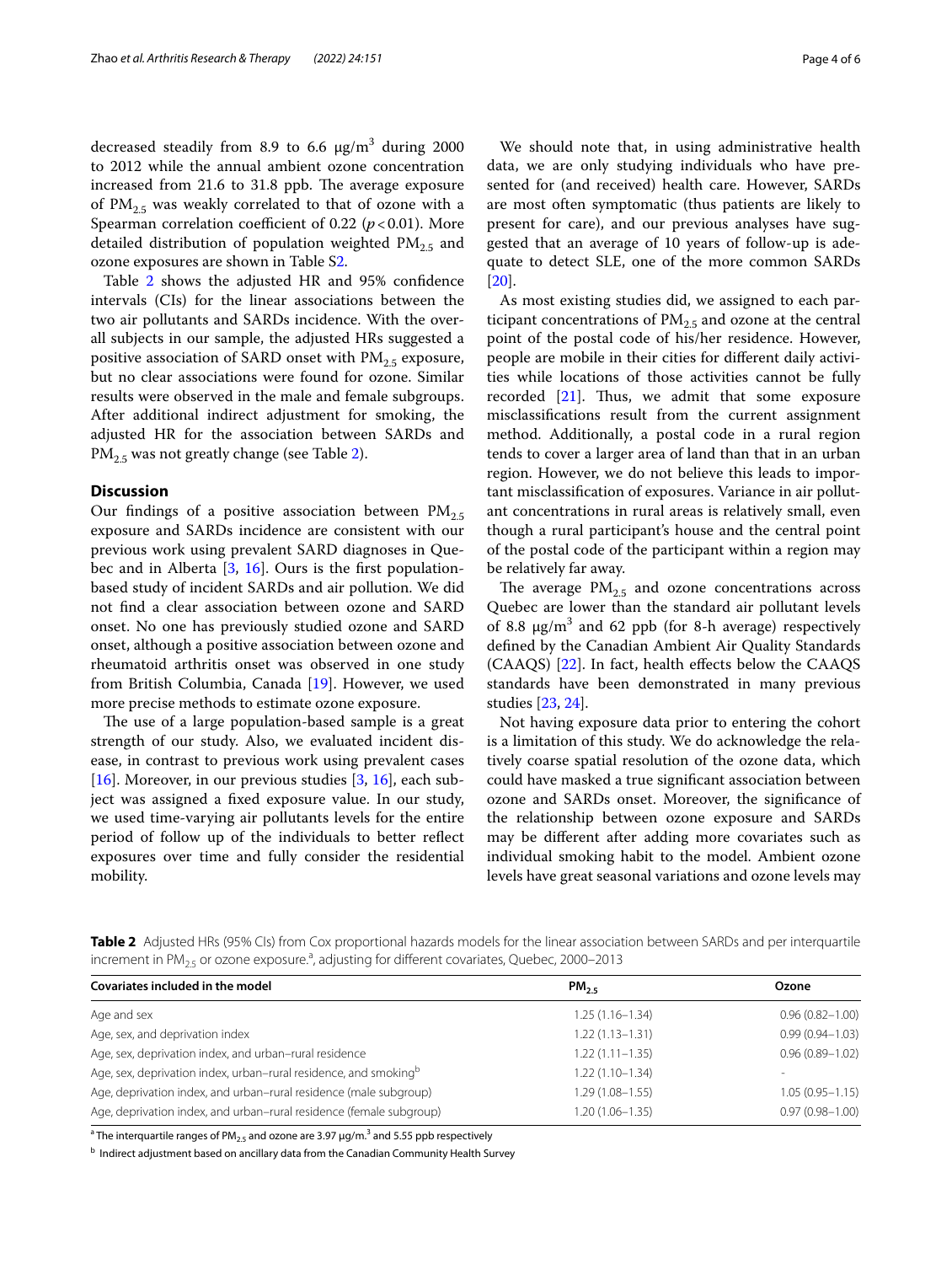spike to exceptionally high a few days each year. Although we did not observe a clear association between long-term exposure to ozone and SARDs, we did not model efects of short-term very high ozone levels on SARDs. Also, our analyses do no preclude the possibility that jurisdictions with higher ozone concentrations might yield diferent results.

## **Conclusions**

 $PM<sub>2.5</sub>$  exposures were associated with higher risks of SARDs onset in Quebec. Indirectly controlling for smoking did not alter the association. We did not observe conclusive associations between SARDs onset and ozone exposure in Quebec. However, this does not preclude the possibility that ozone concentrations might be associated with rheumatic disease in other settings or jurisdictions. Additional studies are needed to better understand interplays between the many constituents of air pollution and rheumatic disease.

#### **Abbreviations**

CAAQS: Canadian Ambient Air Quality Standards; CCHS: Canadian Community Health Survey; CI: Confdence interval; CMA: Census metropolitan areas; GEOS-Chem: Goddard Earth Observing System Chemical Transport Model; ICD: International Classification of Diseases; HR: Hazard ratios;  $PM<sub>25</sub>$ : Fine particulate matter: SARDs: Systemic autoimmune rheumatic diseases: SES: Socioeconomic status; SD: Standard deviation; SLE: Systemic lupus erythematosus.

#### **Supplementary Information**

The online version contains supplementary material available at [https://doi.](https://doi.org/10.1186/s13075-022-02843-5) [org/10.1186/s13075-022-02843-5](https://doi.org/10.1186/s13075-022-02843-5).

<span id="page-4-10"></span>**Additional fle 1: Table S1.** International Classifcation of Diseases (ICD) diagnostic codes for defning systemic autoimmune rheumatic diseases cases and their corresponding numbers of cases. **Table S2.** Distribution of population weighted concentrations of ambient PM2.5 and ozone in Quebec. SD: standard deviation.

#### **Acknowledgements**

The authors wish to thank Céline Plante for her assistance in computing the indirect adjustment for smoking and the three reviewers for their helpful comments and suggestions.

#### **Authors' contributions**

NZ: methodology, writing. AS: data curation, methodology, writing. SJ: data curation, writing. PG: statistical analysis. EALSE: statistical analysis. HC: methodology, writing. MSG: methodology, writing. SB: methodology, supervision project administration, writing. The authors read and approved the fnal manuscript.

#### **Funding**

This work was funded by the Canadian Institutes of Health Research (CIHR) (PJT-159682). Some analyses were also conducted with fnancial support provided to the Canadian Network of Research Data Centers (CCRSR) by the Social Sciences and Humanities Research Council (SSHRC), the CIHR, the Canada Institute for Innovation (CFI), and Statistics Canada.

#### **Availability of data and materials**

The dataset used and analyzed during the current study is available from Institut National de Santé Publique du Québec (INSPQ) on reasonable request.

#### **Declarations**

#### **Ethics approval and consent to participate**

The study was reviewed by the McGill University, Faculty of Medicine, ethics review committee, and was given full approval to conduct (ethics #: A04-M46-12B).

#### **Consent for publication**

Not applicable.

#### **Competing interests**

The authors declare that they have no competing interests.

#### **Author details**

<sup>1</sup> Division of Clinical Epidemiology, McGill University Health Centre, Montreal, QC, Canada. <sup>2</sup> Département de Santé Environnementale Et de Santé Au Travail, School of Public Health, Université de Montréal, Montréal, QC, Canada. <sup>3</sup>Institut National de Santé Publique du Québec, Montréal, QC, Canada. <sup>4</sup>Centre of Public Health Research, University of Montreal and CIUSSS du Centre-Sud-de-L'Île-de-Montréal, Montreal, Canada. <sup>5</sup>Université Laval and Bureau d'information Et d'études en Santé Des Populations, Institut National de Santé Publique du Québec (INSPQ), 945, avenue Wolfe, Québec, QC G1V 5B3, Canada. 6 Environmental Health Science and Research Bureau, Health Canada, Ottawa, ON, Canada. <sup>7</sup> Institute for Clinical Evaluative Sciences, Toronto, ON, Canada. <sup>8</sup> Public Health Ontario, Toronto, ON, Canada. <sup>9</sup> Dalla Lana School of Public Health, University of Toronto, Toronto, ON, Canada. <sup>10</sup>Department of Medicine, McGill University, Québec, Canada. <sup>11</sup> Divisions of Rheumatology and Clinical Epidemiology, McGill University Health Centre, Montreal, QC, Canada. <sup>12</sup>Centre for Outcomes Research & Evaluation, Research Institute of the McGill University Health Centre, 5252 Boul. de Maisonneuve Ouest, (3F.51), Montreal, QC H4A 3S5, Canada.

#### Received: 11 February 2021 Accepted: 15 June 2022 Published online: 23 June 2022

#### **References**

- <span id="page-4-0"></span>1. Cohen AJ, Brauer M, Burnett R, Anderson HR, Frostad J, Estep K. Estimates and 25-year trends of the global burden of disease attributable to ambient air pollution: an analysis of data from the Global Burden of Diseases Study 2015. Lancet. 2017;389:1907–18.
- <span id="page-4-1"></span>2. Kim KH, Kabir E, Kabir S. A review on the human health impact of airborne particulate matter. Environ Int. 2015;74:136–43.
- <span id="page-4-2"></span>3. Bernatsky S, Smargiassi A, Johnson M, Kaplan GG, Barnabe C, Svenson L, et al. Fine particulate air pollution, nitrogen dioxide, and systemic autoimmune rheumatic disease in Calgary. Alberta Environment Res. 2015;140:474–8.
- <span id="page-4-3"></span>4. Sun G, Hazlewood G, Bernatsky S, Kaplan GG, Eksteen B, Barnabe C. Association between air pollution and the development of rheumatic disease: a systematic review. Int J Rheumatol. 2016;2016:5356307.
- <span id="page-4-4"></span>5. Carter EE, Barr SG, Clarke AE. The global burden of SLE: prevalence, health disparities and socioeconomic impact. Nat Rev Rheumatol. 2016;12:605–20.
- <span id="page-4-5"></span>6. Bernatsky S, Fournier M, Pineau CA, Clarke AE, Vinet E, Smargiassi A. Associations between ambient fne particulate levels and disease activity in patients with systemic lupus erythematosus (SLE). Environ Health Perspect. 2011;119:45–9.
- <span id="page-4-6"></span>7. Blais C, Jean S, Sirois C, Rochette L, Plante C, Larocque I, et al. Le Système Intégré de Surveillance des Maladies Chroniques du Québec (SISMACQ): une approche novatrice. Chron Dis Injuries Canada. 2014;34:226–35.
- <span id="page-4-7"></span>8. Broten L, Aviña-Zubieta AJ, Lacaille D, Joseph L, Hanly JG, Lix L, et al. Systemic autoimmune rheumatic disease prevalence in Canada: updated analyses across 7 provinces. J Rheumatol. 2014;41:673–9.
- <span id="page-4-8"></span>van Donkelarr A, Martin RV, Brauer M, Hsu NC, Kahn RA, Levy RC, et al. Global estimation of fne particulate matter using a combined geophysical-statistical method with information from satellites, models, and monitors. Environ Sci Technol. 2016;50:3762–72.
- <span id="page-4-9"></span>10. Robichaud A, Menard R. Multi-year objective analyses of warm season ground-level ozone and PM2.5 over North America using real-time